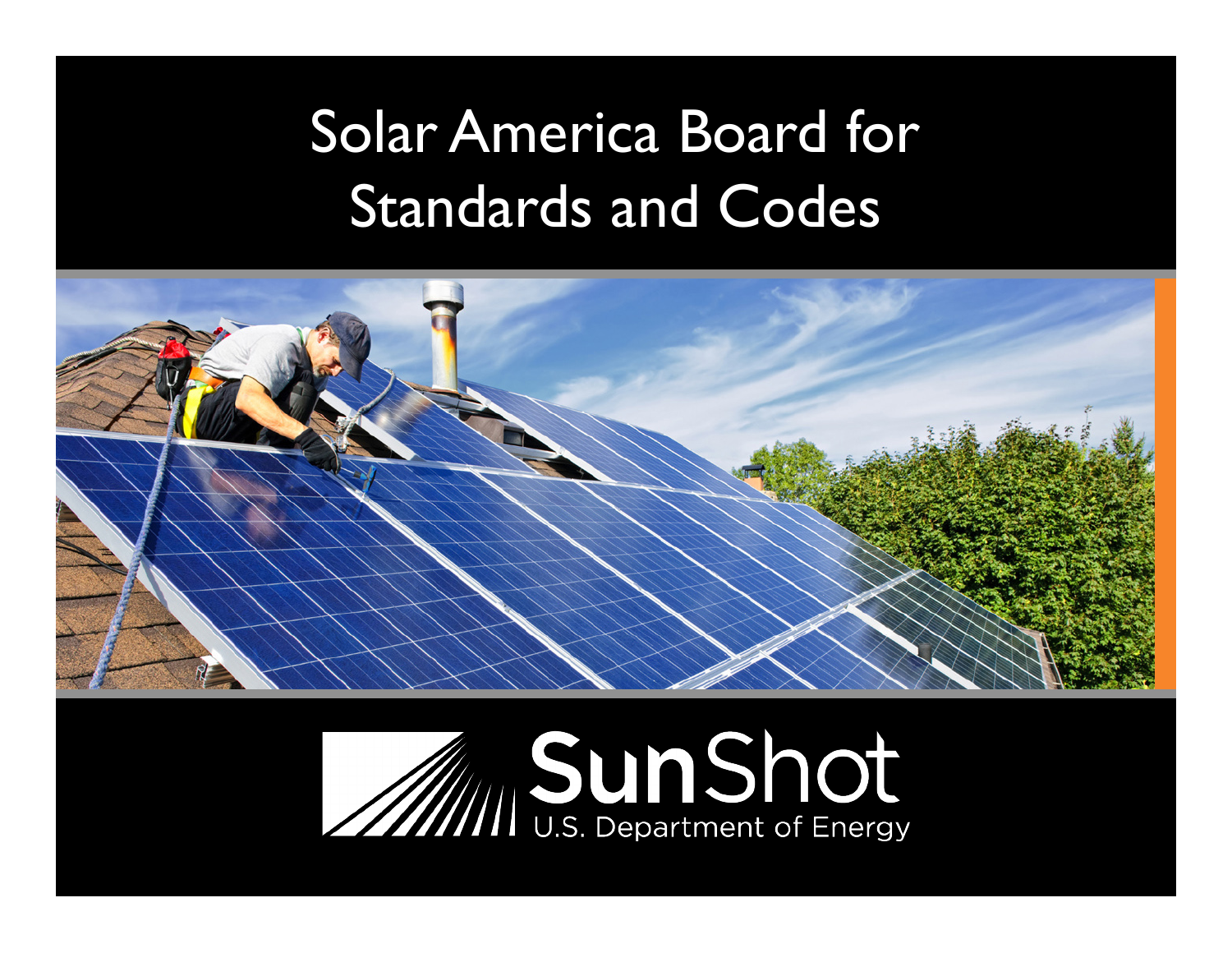#### **Solar ABCs – Celebrating Success**

- **Initiated August 2007**
- **Objectives** 
	- Present information to stakeholders
	- Centralized repository
	- Generate Consensus
		- Industry, technical experts and specialists, states and municipalities, Codes and Standards organizations, interested parties

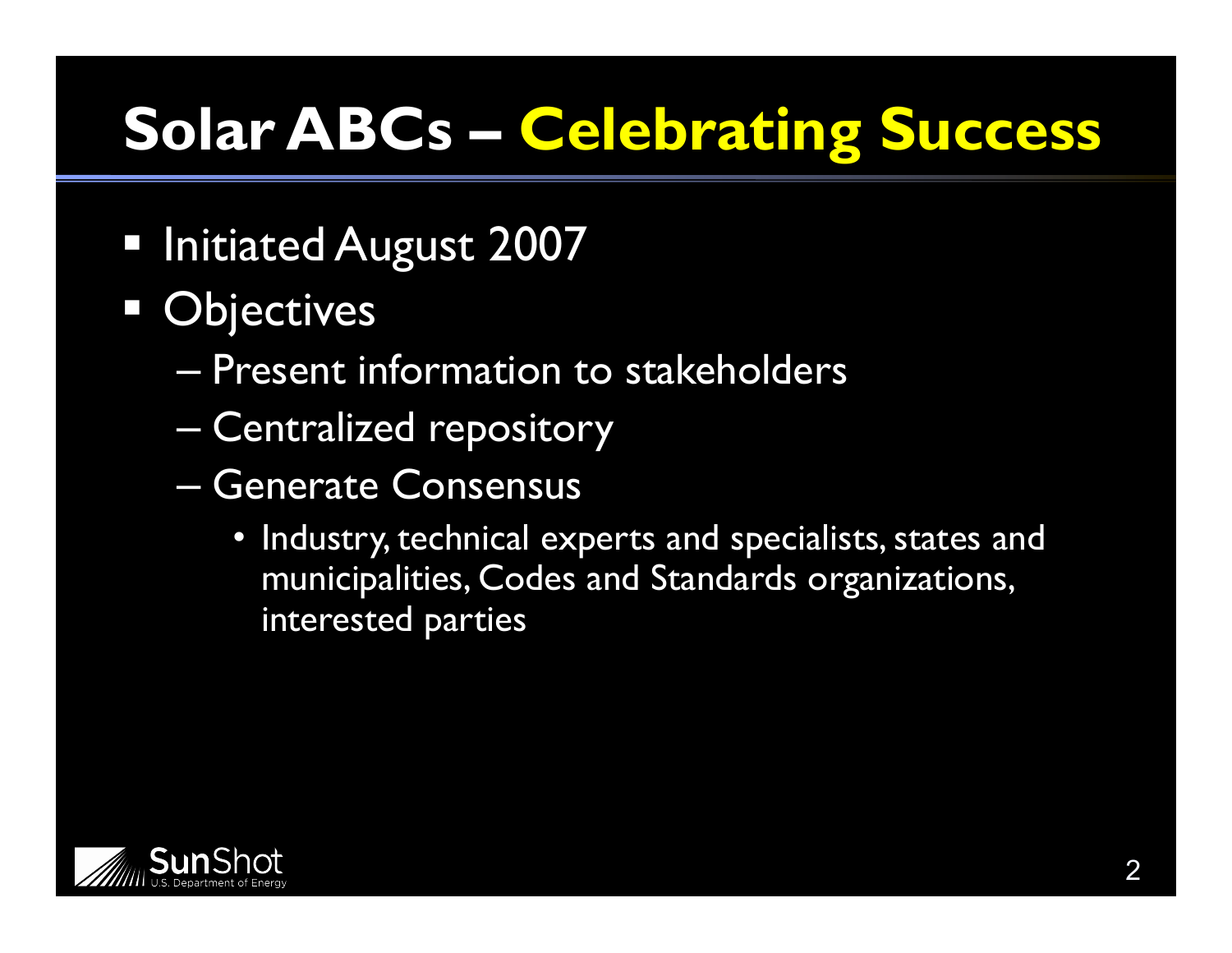#### **Solar ABCs – Celebrating Success**

#### § Record of Completion

- Webinars (18)
	- **Ground-Fault Blind Spot Mitigation Methods**
	- **Module Power Rating Stakeholder Meeting**

#### – Technical Reports (30)

- **Grounding Photovoltaic Modules: Issues and Recommendations**
- **Flammability Testing of Standard Roofing Products in the Presence of Stand-off Mounted PV Modules - Interim Report**
- **2008, 2010 Gap Analysis Reports**

#### – Workshops and Stakeholder Meeting (15)

- **Changes to 2012 I-Codes Affecting Solar**
- **Fire Classification of PV Modules Stakeholder Meeting**

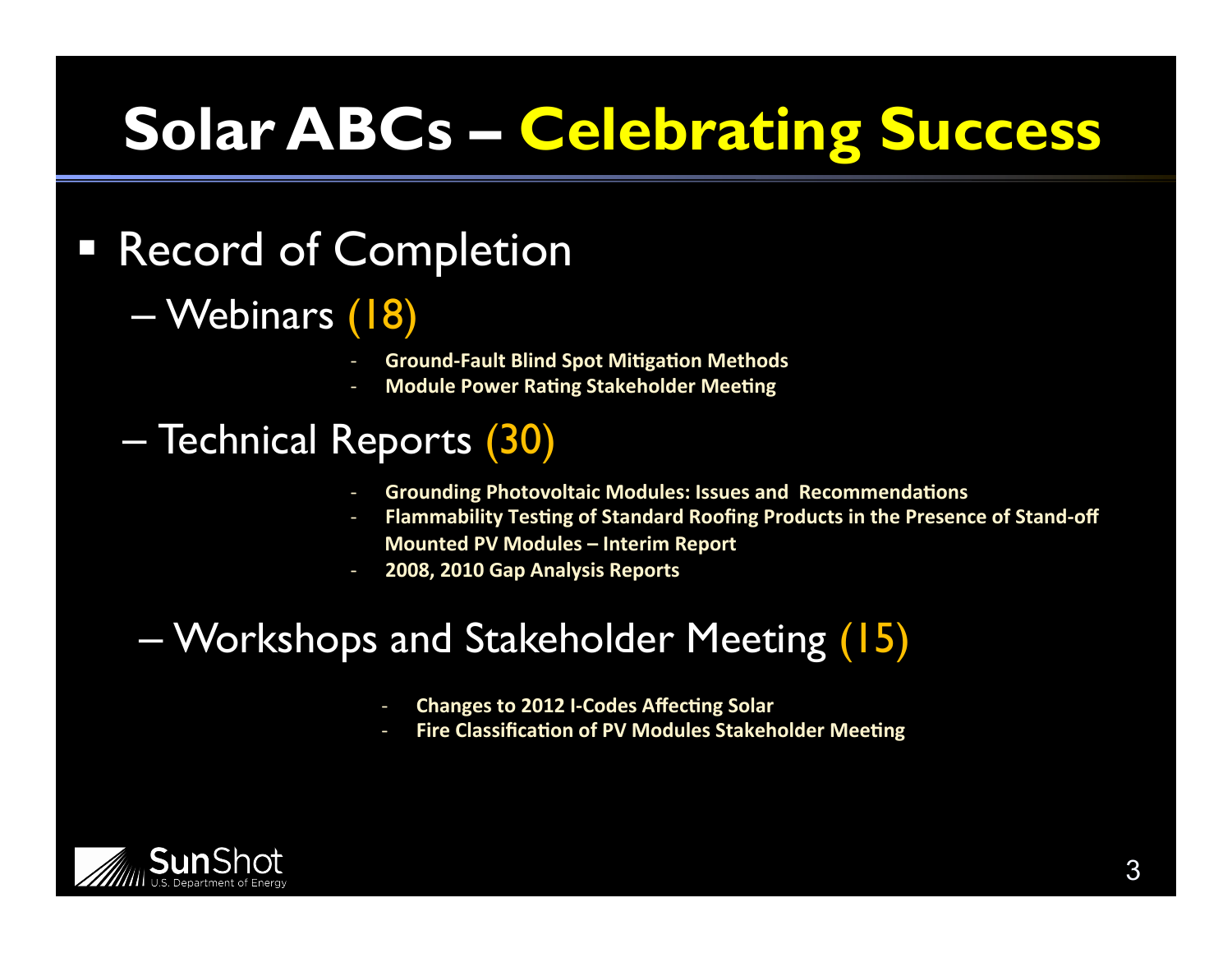#### **Solar ABCs – Next Steps**

- **Current award completes summer 2013**
- § Final Report
	- Public document available by 12/2013
- **DOE funding to NREL as convener, oversight** to continue ABC-style work
	- Standards and codes participation
	- Reporting current changes
	- Monitoring needs for additional work
	- Additional research as needed

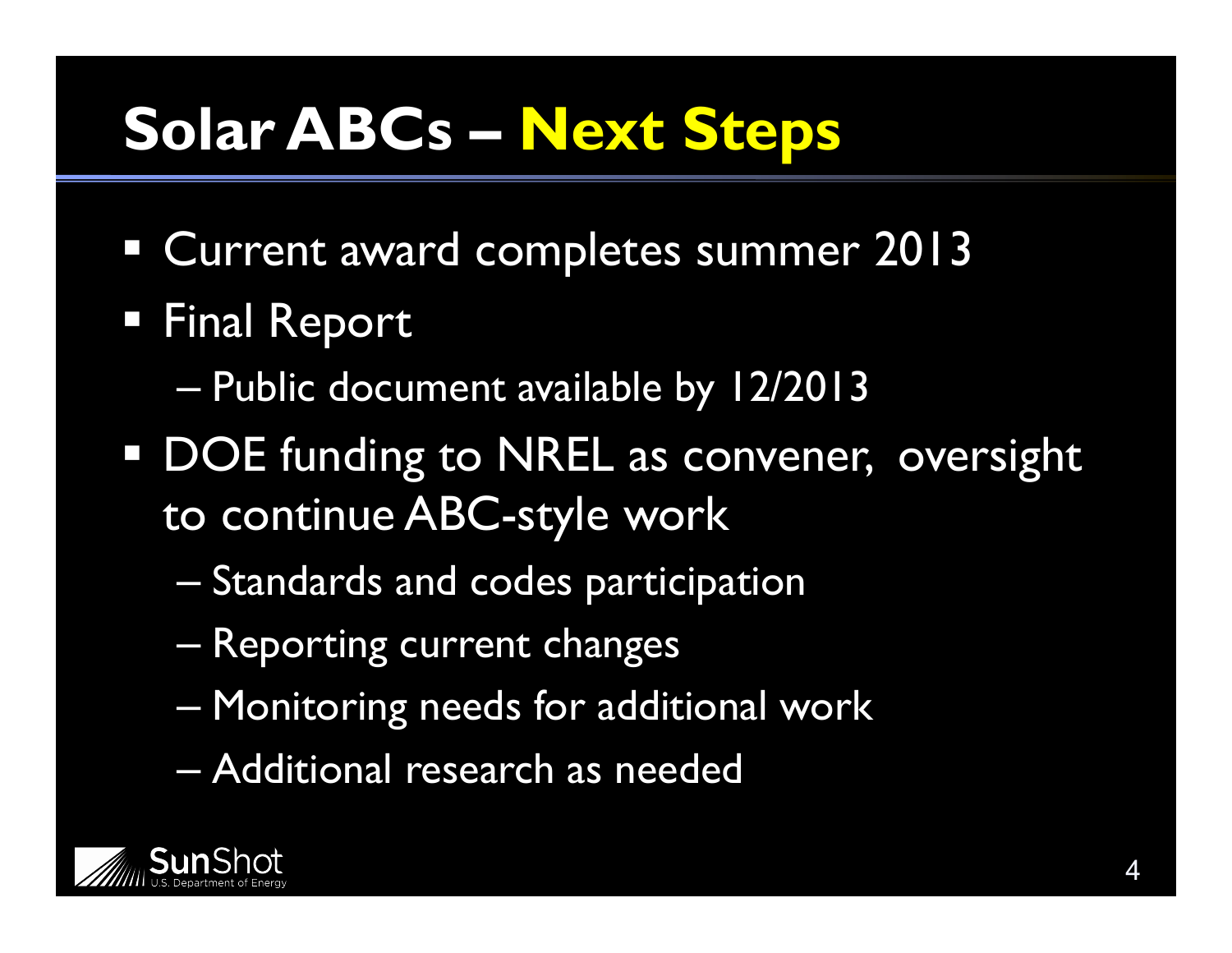#### **Information Sources**

- § Solar ABC Website will remain online for awhile
- EERE Website will contain all Solar ABC information
	- Searchable by title or topic
- Website under construction
	- http://www4.eere.energy.gov/solar/sunshot/ resource\_center/
	- Link will be posted on Solar ABC website

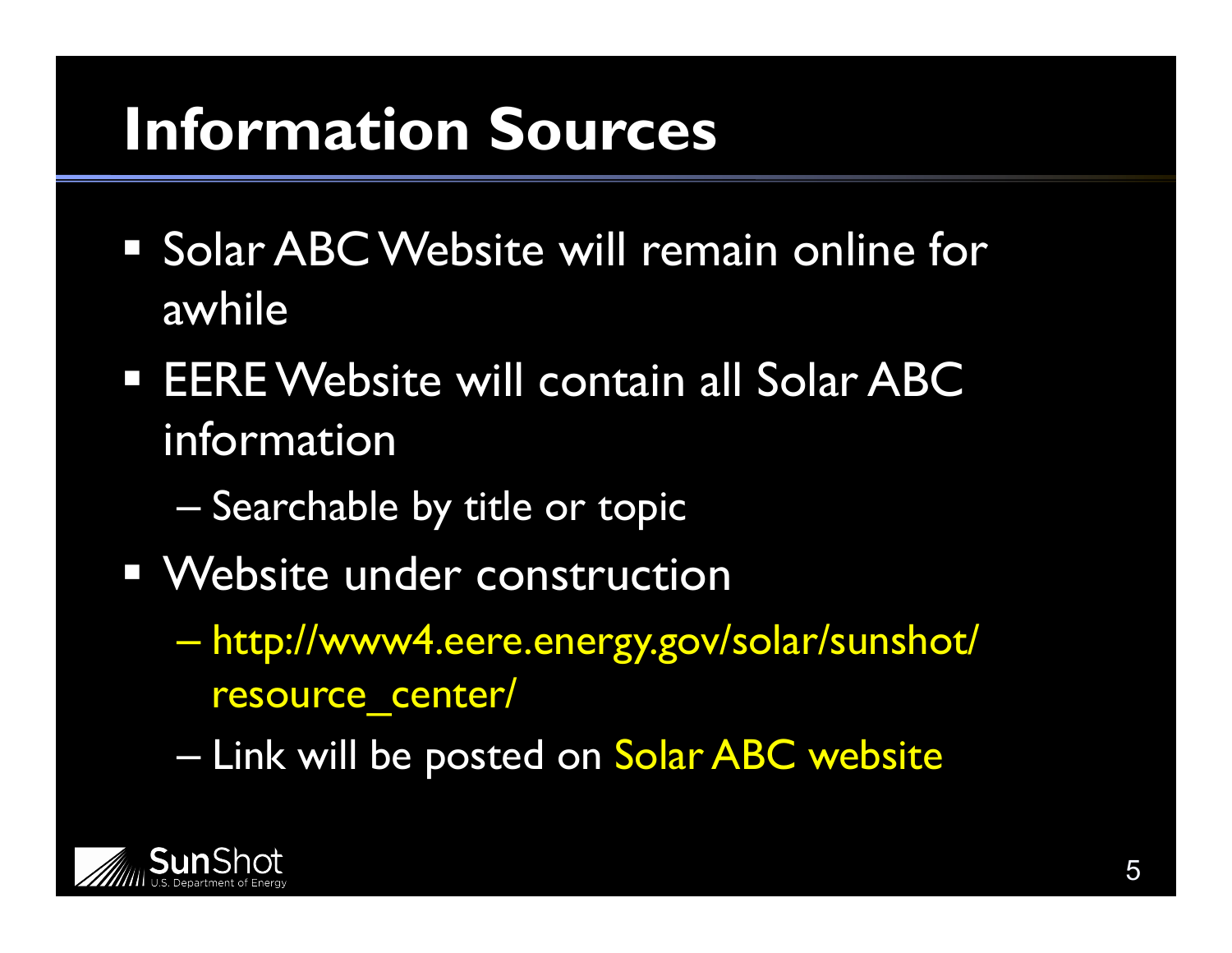#### **Acknowledgements**

**E** NMSU Team

Gabriella Cisneros; Andy Rosenthal

- **Steering Committee**
- **E** Advisory Committee
- **Project Manager**

# Larry Sherwood

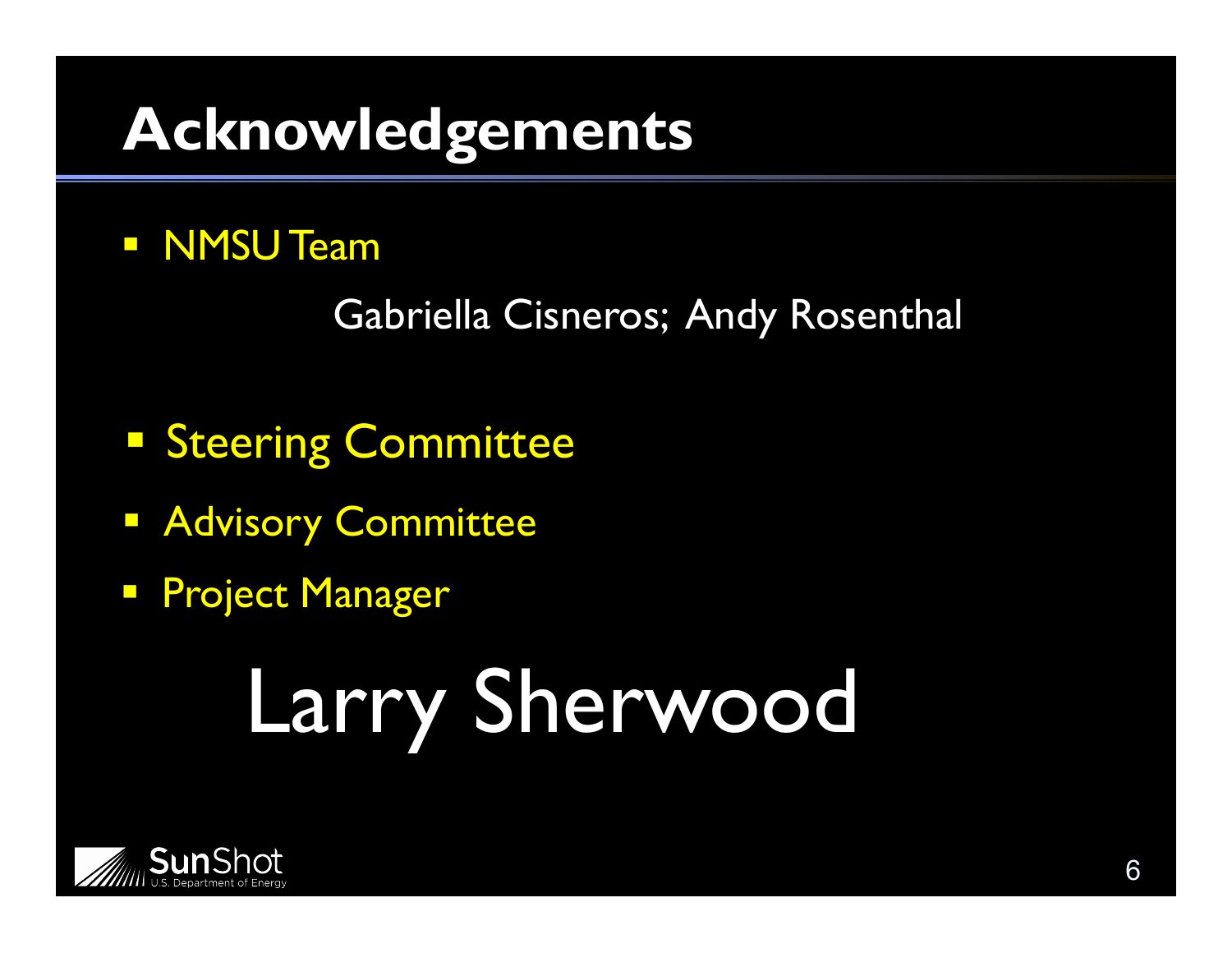**Acknowledgements** 

## **Principle Investigator**

# Andy Rosenthal